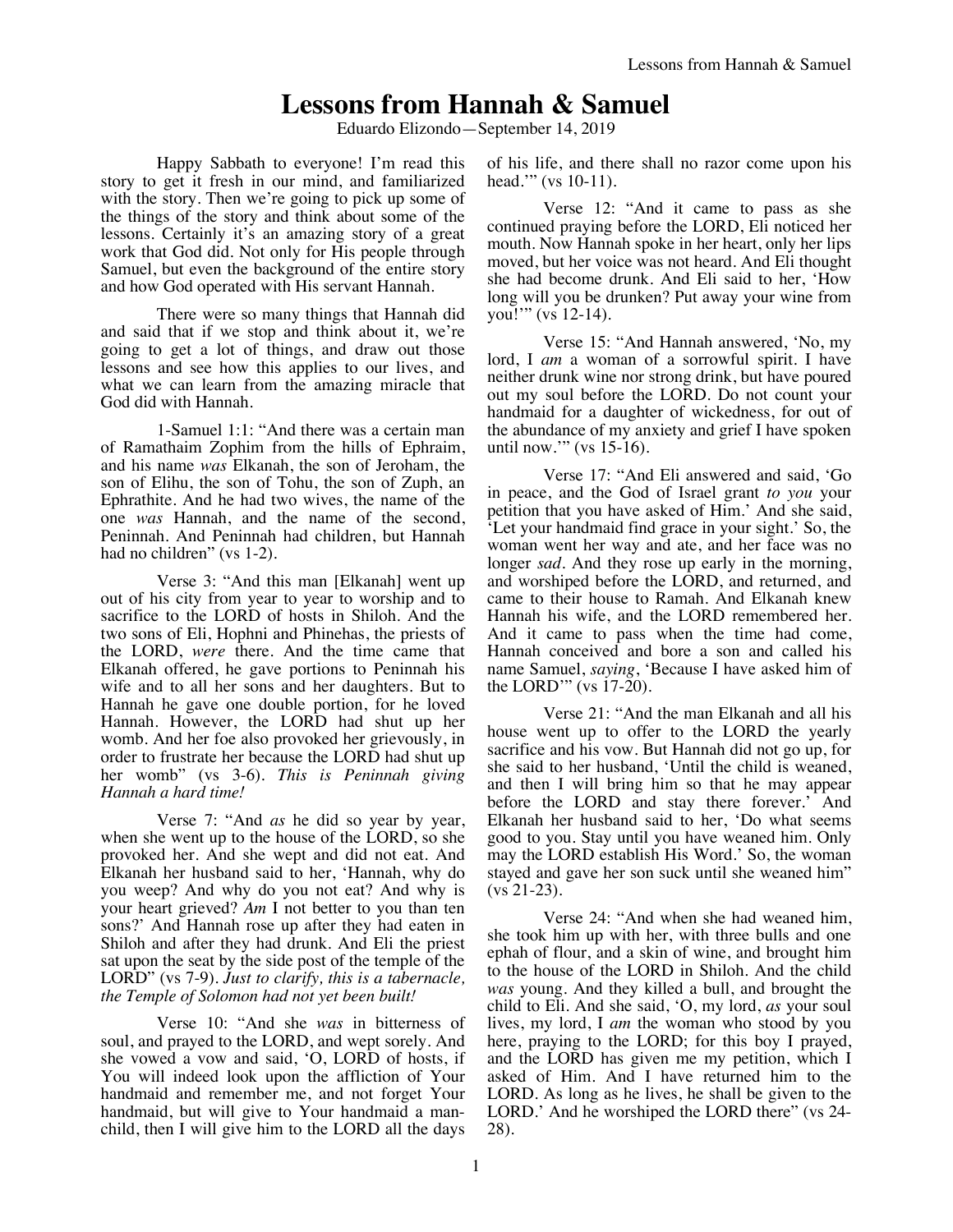We're going to dissect these things, because this is a very powerful story. Then we will go into 1- Sam. 2 and see what happens there.

vs 1-2—this man Elkanah has two wives— Peninnah and Hannah.

v 3—this verse almost seems out of place. They went to worship and the two priests, the sons of Eli—Hophni and Phinehas—were there. In the rest of the chapter that really has nothing to do with anything. Eli is only mentioned when he's in the tabernacle.

But we're going to see later on why these verse are here talking about Hophni and Phinehas being in the temple also. They did something and then God did something very important with Samuel. But this verse seems a little bit out of place, but it's very important that we think about this.

v 5—Elkanah had two wives, but he always gave Hannah a double portion for he loved Hannah. But the Lord had shut up her womb; it was clear that the Lord had done this. She didn't have any children, and the Bible many times gives us the real story in what's going on behind the scenes and the origins of things.

Verse 6: "And her foe also provoked her grievously, in order to frustrate her because the LORD had shut up her womb."

It's interesting that in v 5 that Elkanah gave Hannah a double portion, just like He did for Jacob, similar story with Jacob and Rachel, whom Jacob loved and also had no children.

It's very interesting to see patterns and the things that God sometimes does. Like Sarah had no children, and Rachel had not children, and Hannah had no children. It's not just the fact that they didn't have children, but what did God do with them? Think about it. In the case of Sarah and that the 'child of promise' came through her, and all of the nations of the earth are blessed through her. Same thing with Rachel, through Joseph the name of Jacob was placed.

Here it's very interesting what happens with Hannah and the child that God eventually gave her Samuel. But what God does with these women, and the power… Everything that God does is for a purpose, for a reason. If we take jut a moment and reflect on what God does and how He acts powerfully through these women. Not only shutting down their wombs, then giving them children, some of them in their very old age when they weren't supposed to be having children.

What happens in their life, and this is a powerful story, which is reflected better than Sarah or Rachel, what's going on. Not that it didn't happen with them also, and all things that God worked with them, but in the case of Hannah it gives us a lot more of what's going on.

Sarah went through a similar thing with Hagar who was afflicting her because they didn't have children. Here it's Peninnah, Elkanah's other wife who was also provoking Hannah grievously and frustrating her because the Lord had shut up her womb.

So many times we also have a lot of things, a lot of challenges or things that we don't seem to know why they're happening, or where they're coming from. Sometimes it's from God to do something great later in our lives. But it will depend upon what we do.

We're going to see what Hannah actually did. Who knows that this whole story would have developed this way had Hannah not made the choice that she made. Again, the lesson is:

- Do we sometimes have things that come from the Lord that we don't know?
- But what are we going to do about it?
- Are we going to come to God?
- Are we going to let God use those tools to work in our heart and mind to transform us the way that He wants to change us?

God has great plans for every single one of us! He wants to change our heart and mind. But we're going to see through out this story that we also have a part play. It's amazing when we let God do that and we put ourselves in His hands.

This powerful story of Hannah, this is what happened. She was provoked to frustrate her because the Lord has shut up her womb. So, this was from God! This was not just by chance! The Lord had done this!

v 7—Year after year she was afflicted and she "…wept and did not eat." She was afflicted and troubled.

v 8: "And Elkanah her husband said to her, 'Hannah, why do you weep?….'" We could assume that this happened year after year, whether Elkanah knew or didn't know, this is the instance where he actually does something about it. It says it was year by year, so it wasn't just this one time.

Sometimes we deal with problems in our lives and they keep coming back. We don't know if they're from the Lord, or the Lord is just allowing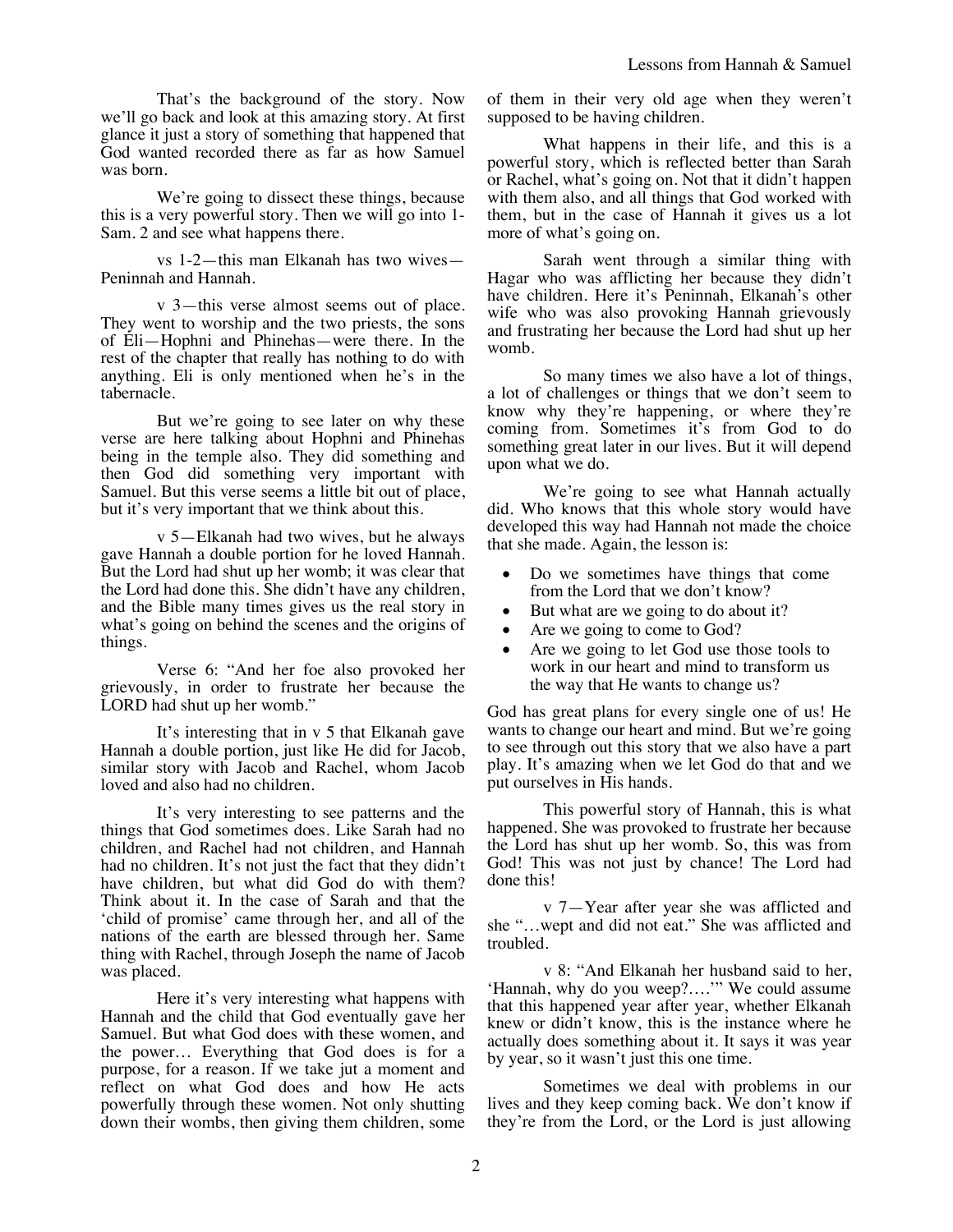those things to happen. But in either case, he definitely wants to use that, because He wants to change us.

"…so she [Peninnah] provoked her [Hannah]. And she wept and did not eat. And Elkanah her husband said to her, 'Hannah, why do you weep? And why do you not eat? And why is your heart grieved? *Am* I not better to you than ten sons?'" (vs 7-8).

I think about myself as a husband, and sometimes trials that my wife may have, and sometimes I think about some of the things that I do, it's almost like with Hannah, 'Am I not better…' Trying from our own effort to help out somebody else with things that are just either practical, specific or from a point of view that seems right. Sometimes the pain still doesn't go away, the suffering doesn't go away. We may think of some things, but the only one—and this is another lesson—that really knows the source of our heart are ourselves.

The only ones that know what's really going on is just us and God! Even our spouse, friend, neighbor—the people closest to us—still don't know. It's interesting that that's what Elkanah says, "…*Am* I not better to you than ten sons?"

It's almost, 'You shouldn't be like this. Don't be like this. I love you and….' *Who knows what else he said!* But from a human standpoint sometimes that's what we try to do. Sometimes we try to help and encourage others, but unless we live through some of the trials and the things, we really don't know what it's like.

I can say for myself, as a man, we don't know what it's like to want children and not be able to have them. We really don't know. But God certainly knows. He knows because He knows everybody's heart, and can really discern to the very marrow of our bones as to what our emotions are, and the pain and suffering. Jesus Christ knows what it is to be in the flesh. But unless we go through certain situations, we really don't know.

Sometimes when we counsel others, let's keep that in mind, and let's pray, because the prayers will really help the person more than anything else. God knows! God can actually intervene! But sometimes our perspective is skewed. When Elkanah says these things and tries to encourage her, it comes from a good heart and attitude. But this is what happens:

Verse 9: "And Hannah rose up after they had eaten in Shiloh and after they had drunk. And Eli the priest sat upon the seat by the side post of the temple of the LORD."

It's interesting that in v 7 it says that she wept and did not eat. So, Hannah had not eaten and had not drunk. This was after the eating and drinking part, but Hannah did not do this.

Verse 10: "And she *was* in bitterness of soul, and prayed to the LORD, and wept sorely."

This is another lesson, when she comes to the Lord. This is the very first thing that she does. She gets up and prays to the Lord and wept sorely. It doesn't say that she just wept or wept bitterly. She wept with sorrow in her heart.

She was praying, and it doesn't say everything that she prayed. She prayed to the Lord and she said what happened. She probably shared with God what was going on, that Peninnah was afflicting her. She was probably laying out her heart before God and telling God how she felt what she wanted, and expressing the desires of her heart.

Verse 11: "And she vowed a vow and said, 'O, LORD of hosts, if You will indeed look upon the affliction of Your handmaid and remember me, and not forget Your handmaid, but will give to Your handmaid a man-child, then I will give him to the LORD all the days of his life, and there shall no razor come upon his head.'" *That was a Nazarite vow!* It was a vow of not only being a Nazarite, it was giving him to the Lord.

Psalm 76:11: "Vow, and bring gifts to the LORD your God; let all that are around Him bring presents to Him Who ought to be feared."

He likes that; He wants that vow, that instruction of bringing presents to the Lord. He says to keep them. When we make a vow, a promise to God—such as the one we made at baptism—that even our own life that we are willing to put on the line for Him, we have to keep that vow. We have to keep that promise. We've all made that vow. Those of us who are married made vows in marriage. God wants these vows to be kept.

It's interesting that this is what Hannah did. She first prayed to the Lord and then she made this vow. She said: "…if You will indeed look upon the affliction of Your handmaid and remember me, and not forget Your handmaid…"

## *We think that sometimes God may forget. But God is always listening!*

Verse 12: "And it came to pass as she continued praying before the LORD, Eli noticed her mouth. Now Hannah spoke in her heart…" (vs 12- 13).

She wasn't speaking to herself. We see sometimes that others spoke to themselves and the result is bad. 'when they speak to the Lord that's good, when they try to connect with God. That's what Hannah was doing. She was praying, connecting with God, but she spoke from her heart.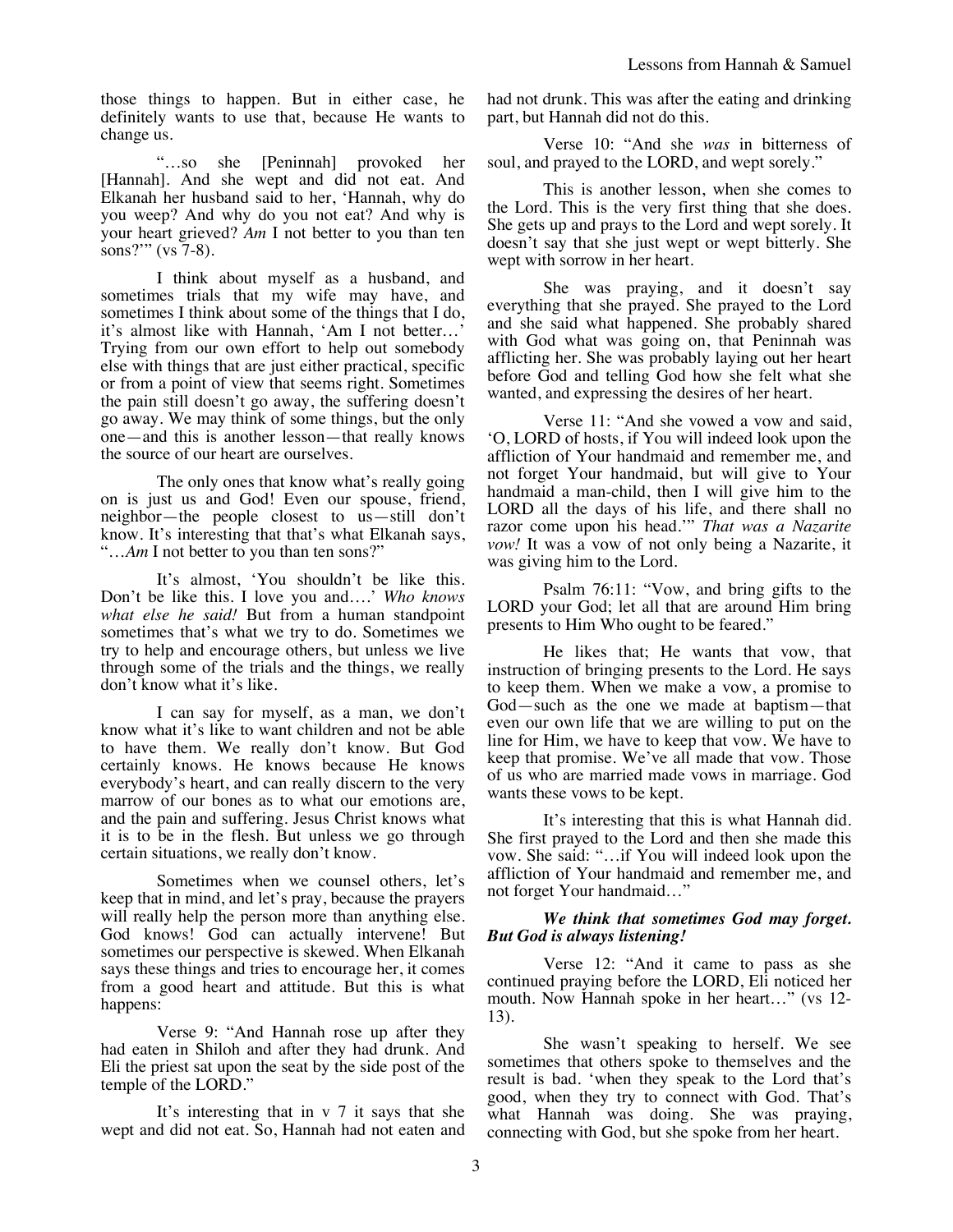"…**only her lips moved, but her voice was not heard**. And Eli thought she had become drunk"  $(v 13)$ .

Her lips were moving, but her voice was not heard. So, everything was just between her and God. So many lessons from this in the sense that it's our relationship with God, and it's not the outward thing. She certainly was not praying just to be heard of men like the Pharisees did.

The Pharisees went to the temple and said long prayers, probably as loud as they could so that everybody could hear them. We can remember the one about the publican and the Pharisee, and the publican being repentant, and the Pharisee saying, 'I'm not like this publican here.'

But here Hannah spoke in her heart, and this is a lesson also for us, we are to speak in our heart. Christ quote from the Old Testament in Isaiah.

Isaiah 29:13: "And the LORD said, 'Because this people draws near *Me* with their mouth, and with their lips honor Me, **but their worship of Me is made up of the traditions of men learned by rote, and their fear toward Me is**  *taught* **by the commandments of men**.'"

Hannah's lips were moving, but there was no sound. She was speaking in her heart. That's the lesson of what God really wants. He wants our heart, the substance. He's not concerned so much about the form, but the substance and what's really inside of us. It's not so much the actual words, but what is in our heart, our feelings, our emotions. God wants to know that, because He wants a deep close relationship with us.

This is like the contrast: "…**Because this people draws near** *Me* **with their mouth, and with their lips honor Me, but their worship of Me is made up of the traditions of men learned by rote, and their fear toward Me is** *taught* **by the commandments of men**."

- it's not made out the heart
- it's not made out of a relationship
- it's not made out of what's really going on in our lives

It's interesting what Hannah was saying. It was in the very innermost part of her being! That's what she was doing. Even though she was moving her lips, what a contrast. With her lips she was honoring Him, it was a worship from the heart. It was not only a worship, it was a connection, it was a vulnerability, it really came down to that 'this is who I am, and this is everything that there is in my heart.'

Deut. 5 is where God also said what He would love. This was about the people of Israel.

Deuteronomy 5:29: "**Oh, that there were such a heart in them that they would fear Me and keep all My commandments always** so that it might be well with them and with their children forever!"

So that they wouldn't worship from the lips out, paying lip service to Him. But do what Hannah did.

This is who I am, Lord; this is what afflicts me; this is what I'm struggling with. If You remember Your servant, this is my vow.

It's almost like putting God to the test, but not from a place of self-gain, but really from a place that 'I've got nothing more.'

This is a very important lesson for us to remember, to pour our heart into everything. God wants to know our heart's desire, and the root of those desires. He basically has to change our heart and completely. To tear everything down and build up a heart that is according to His will.

That's what He's doing here with Hannah. He's tearing everything down and bringing the biggest thing that she has to Him in making a promise.

1-Samuel 1:14: "And Eli said to her, 'How long will you be drunken?…. [he thought she was drunk] …Put away your wine from you!'"

This is how much feeling, how much strength, how much emphasis she put into that prayer. This is how much heart and love that she put into this prayer.

Because she was moving her lips, Eli thought that she was drunk and just babbling and not making any sense.

Verse 15: "And Hannah answered, 'No, my lord, I *am* a woman of a sorrowful spirit. I have neither drunk wine nor strong drink, **but have poured out my soul before the LORD**."

We know that our soul is 'nephesh' a living being. It's how we are, our person! She poured out her person before the Lord. We know that for her it was very, very important to have a child. Not only because she was afflicted, but that's what she really desired, the biggest desire of her heart.

It's interesting how the Word of God connects with the exact same things. This is David, Psa. 62, and this Psalm is talking about how God is David's Rock, and his salvation and he's waiting in silence for God.

Psalm 62:1: "Only for God does my soul wait in silence; from Him comes my salvation. He only is my Rock and my salvation; He is my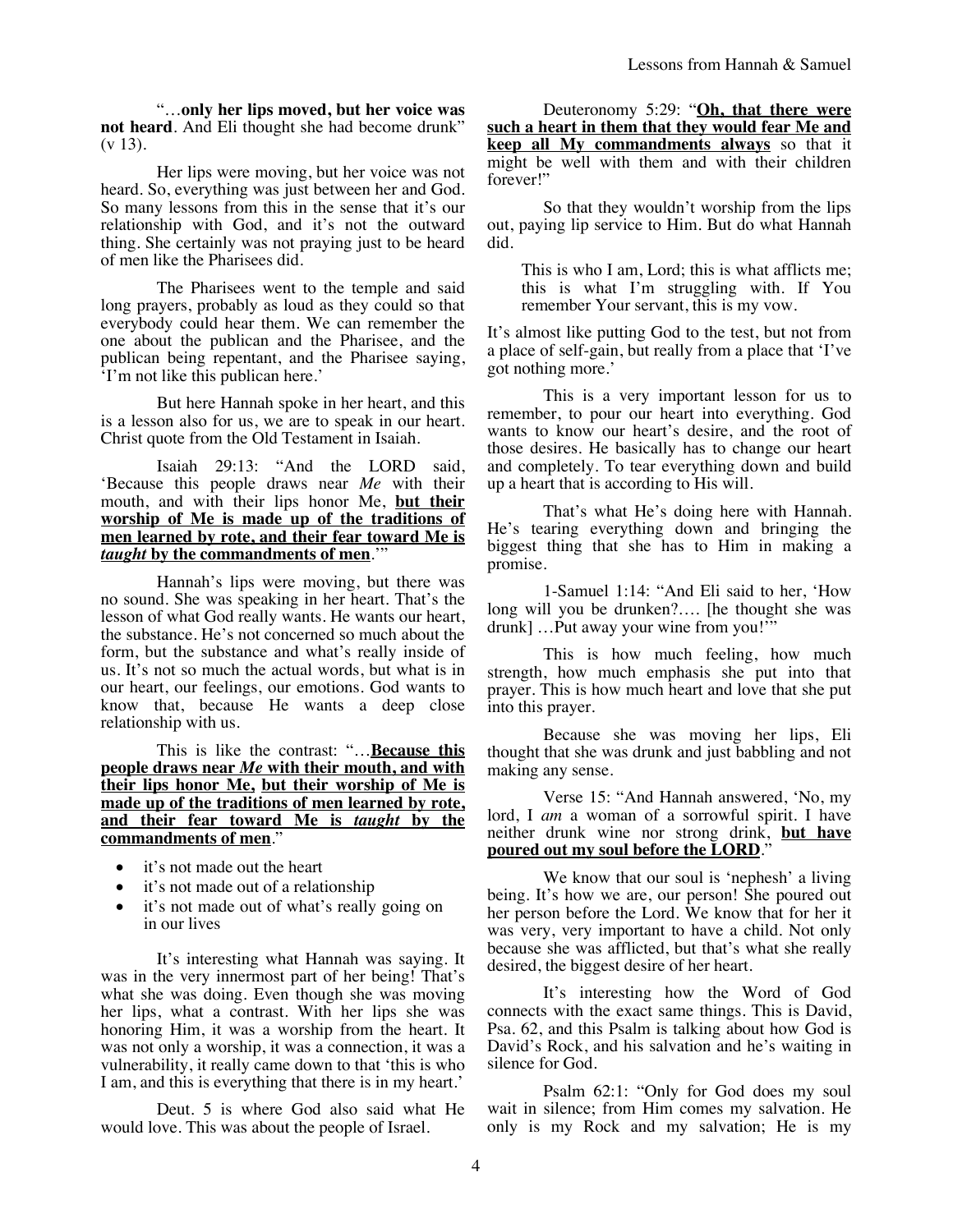fortress; I shall not be greatly moved" (vs 1-2).

David was encouraging himself in the Lord. Then he complains about the challenges. This is part of what Hannah was doing, pouring out her soul and her complaint; being honest with God about everything that is going on. He wants to hear from us, and He knows us.

Verse 8—David's conclusion: "Trust in Him at all times, you people; pour out your heart before Him… [which is exactly the wording in 1-Sam. about Hannah] …**God is a refuge for us**. Selah."

1-Samuel 1:15: "…but have poured out my soul before the LORD." This is what it looks like: with sorrow, pain, being real. She hadn't eaten or drunk. She had a big challenge, something that was really bringing her down.

We all have that! We all have afflictions from time-to-time. Sometimes more, sometimes less. We all have afflictions, and this is exactly what God wants us to do. He wants us to pour out our heart before Him. Remember that He is our Rock, that He is our Refuge, that He is going to change us. But we have to come to Him, and we have to come to Him on His terms, really laying it all before the altar.

This is what Hannah did. "…but have poured out my soul before the LORD." *That's exactly what God wants!*

God wants a people who are not just doing lip service or praising Him with things just commandments of men. That's not what He's after. God is after our heart! This is very precious in the sight of the Lord.

Then Hannah continues to explain to Eli what is happening here; v 16: "Do not count your handmaid for a daughter of wickedness, for out of the abundance of my anxiety and grief I have spoken until now."

How many of us have anxiety and grief? *I think we all do to one degree or another!* Sometimes more than at others. But really we all have anxiety and grief.

Out of the abundance of Hannah's anxiety and grief, she spoke until then. It's interesting that she uses this wording, because we can take it from a couple of different angles. It says: "…for out of the abundance of my anxiety and grief I have spoken **until now**." We can take as:

I rest my case. I'm done with what I said. I'm telling you what I did, but I'm done. I'm not going to speak about this anymore. I have made my vow, and I'm not going to be concerned. I have spoken until now and  $\overline{I}$ 'm stopping.

Or the other way we can take it is:

I have now spoken about this thing, I have now brought it out, I have now brought it to the table. Now it's all out there, and having done this until now. Now I did all this stuff. I was accumulating this anxiety and grief within me that was weighing me, like afflicting me constantly.

We all have anxiety and grief, and this is a lesson that we have to speak about it. We are not to keep it. We have to bring it before God, because God wants to hear that.

In order to have a real connection a real tight relationship with God and a strong relationship with Him, we have to be vulnerable. If we cannot be vulnerable with Him, who can we be vulnerable with? In silence! In our heart!

It's also good share, to the extent that we want and we think it's wise with our brethren. We do that with prayer requests and things like that. But the grief and how it's really affecting our heart, mind and soul, and what really goes on.

There's a whole load of story that God want us to bring to Him. That's what He really wants, because that's how our relationship with God is going to grow, exponentially. Where we have that connection, where we have that vulnerability with Him. We're vulnerable when we acknowledge our condition and problems before Him. *This is what Hannah was doing!*

Verse 17: "And Eli answered and said, 'Go in peace, and the God of Israel grant *to you* your petition that you have asked of Him.'"

Eli didn't know what she asked. Remember, the lips moved, but she was only speaking in her heart. He didn't know what she asked. We can speculate that he saw her anxiety, he saw the fervor with which she prayed. He saw that she was afflicted.

Verse 18: "And she said, 'Let your handmaid find grace in your sight.'…."—*the same thing that she told God!*

Then the next part of this verse is critical in what we do, and there's a big lesson here:

"…So, the woman [Hannah] went her way and ate, and her face was no longer *sad*" (v 18).

It's amazing! She prays, pours out her heart before God, and then she says to Eli, 'I have spoken until now' and then went away and ate, and her face was no longer sad.

She really put it in God's hands! That's what this is saying. She could have gone away in with sorrow, the anguish and all of that stuff, still being sad, but she didn't. She went and her face was no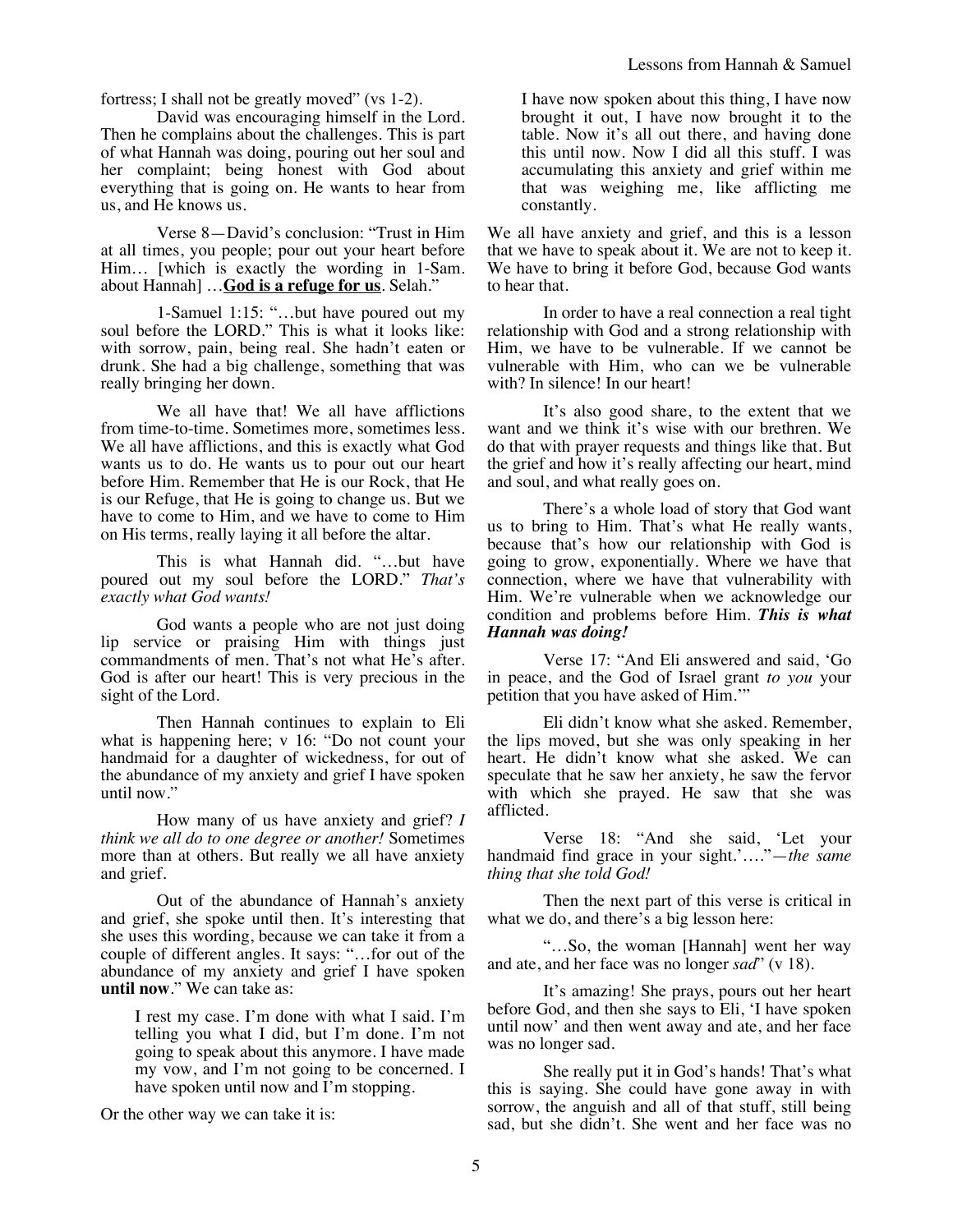#### longer sad. *She totally trusted God and put it in His hands!*

That's another lesson for us. When we call and pour our heart out before God, *we have to trust Him! We have to trust that He will give us the answer!* One thing is for sure, God always answers; *always!*

- maybe not always in the time that we expect
- maybe not in the way that we expect
- maybe not in the way that we wanted

*But He always answers!* Maybe it's later, but He always answers!

- when we bring our complaint before Him
- when we pour out our heart before Him
- when we are vulnerable with Him
- when we are sure ourselves—like David did—that God is our Rock

#### *Then we can really go and put it in His hands!*

Psalm 55:22—another instruction: "**Cast your burden upon the LORD, and He will sustain** you; He will never allow the righteous to be moved."

We have to understand from what perspective this is coming from, and what perspective that God wants us to have. You leave it in His hands, and this is exactly what Hannah did. She poured out her heart before the Lord, she talked to the priest and she put it there and forgot about it. She wasn't sad and she ate. She left it in God's hands!

"…and He will sustain you; He will **never allow the righteous to be moved**." *What does that mean?* It doesn't necessarily mean that He will grant your every wish for everything. He's not going to that, but what He is going to do is *work His purpose in us! He will develop that mind in us!*

Even if he uses those tools to teach us a lesson, to show us something, to move us to action, He will do that, He will do those things. He will **never allow the righteous to be moved**"—*from the purpose!*

We have one purpose and one goal that the Kingdom of God! That's becoming like Christ, being children in His Kingdom! *He will never allow us to be moved from that, IF we put things in His hands and we trust Him!* Like in the case of Hannah:

Whether He gives me a child or He doesn't, it's in His hands. He will have His purpose for me: He will fulfill His purpose, He will change me, He will do whatever He wants with me, but I've done what I can do. There's nothing more that I can do.

That's a lesson for us, as well. When we're dealing with trials, dealing with affliction, to cast our burden upon the Lord, to trust that He will sustain us. He will never allow us to be moved, even if the answer is no—or no for now—or yes, but this…

It doesn't matter, He is sustaining us, and will sustain us, because He has a purpose for all of us. There are so many lessons, but the heart and core of what Hannah did in humbling herself before God in praying and asking, and then really trusting God and moving on. Her face was no longer sad.

1-Samuel 1:19: "And they rose up early in the morning, and worshiped before the LORD, and returned…"

Verse 20: "And it came to pass when the time had come, Hannah conceived and bore a son and called his name Samuel, *saying*, 'Because I have asked him of the LORD.'"

She obviously remembered that she made this promise. She knew that God was the One Who had brought these things to pass. When we pray for something and it happens, we should always remember that it was from God, that we asked Him do that. Sometimes we come a realization that 'this is how God answered my prayer.' *or* 'this is why this happened.' Sometimes we just see the end result, then we can praise God!

Verse 21: "Hannah named the child *Samuel*  and she wasn't going to let him go until he was weaned. Elkanah said that was fine, do that. "…Only may the LORD establish His Word...." (v 21-23): "

Verse 24: "And **when she had weaned him,** she took him up with her, with three bulls and one ephah of flour, and a skin of wine, **and brought him to the house of the LORD in Shiloh. And the child**  *was* **young."**

Palm 76:11: "Vow, and bring gifts to the LORD your God; let all that are around Him bring presents to Him Who ought to be feared."

She is bringing her child as promised, but she's also bringing gifts, the offering of "…three bulls and one ephah of flour, and a skin of wine…"

It's almost like 'Here, Lord, I'm bringing the child, the most precious gift that you have given me in life.' That's what she really wanted. She is bringing according to what she spoke and promised. She fulfilled it! She vowed a vow and she paid it. She brought it with an offering, because it says to 'bring gifts to the Lord.'

1-Samuel 1:24: "…and brought him to the house of the LORD in Shiloh. And the child *was* young."

For a moment let's just think about what this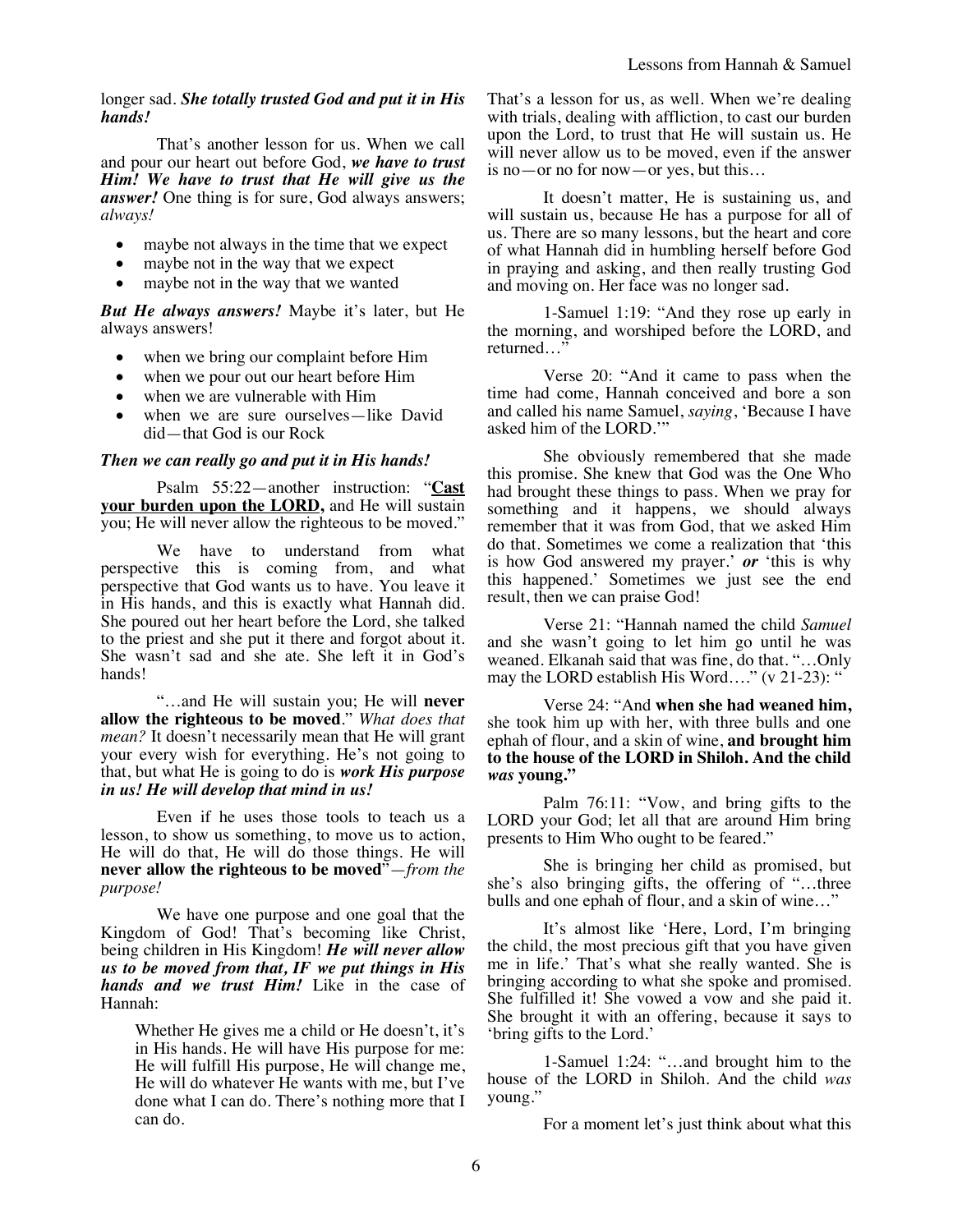would mean. Imagine if you haven't been able to have a child, and all of a sudden God gives you a child, a gift from the Lord, He has answered your prayer. You've poured out your heart and soul before Him. Then you put it in His hands; you trusted Him and He brings it pass. You have this precious child. You know how much your children mean to you; you would give your life for them.

But to bring the child to the temple in Shiloh and say, here he is and give him up, *that's a tall order!* That requires faith, and it's difficult, very, very difficult to do.

Verse 25: "And they killed a bull, and brought the child to Eli. And she said, 'O, my lord, *as* your soul lives, my lord, I *am* the woman who stood by you here, praying to the LORD'" (vs 25- 26). *Can you imagine the emotion in her heart as she was telling Eli those things?* 

Verse 27: "For this boy I prayed, and the LORD has given me my petition, which I asked of Him. And I have returned him to the LORD. As long as he lives, he shall be given to the LORD.' And he worshiped the LORD there" (vs 27-28).

There's a tremendous lesson here! It's really understanding; she understood so many things about God. She really understood that when we vow and pour out our heart, it has to be genuine and from the heart. *God listens!*

It's interesting that when she brings the child, she says, " $\ldots$  have returned him to the LORD. As long as he lives, he shall be given to the LORD…."

The lesson is that so many times that we want something so much, something that's so important to us—maybe something physical, maybe something spiritual—that when God gives it to us, **do we give it back to Him?**

We normally acknowledge it, but do we take those things and go on our merry way? *or* Do we bring it back to Him? Do we bring back His investment to Him so that He can reinvest it, so to speak? Whatever growth that He has given us, do we bring it back to Him so He continues to grow it? *Then have the concept of compound interest and to accumulate and continue to grow and grow in grace and knowledge!* He can help us to grow in grace and knowledge exponentially, or in anything that we ask of Him. Once He gives us those lessons:

- What do we do?
- Do we learn the lesson from Hannah?

Here he is God so You can do more, because You heard me that this was what I wanted. Now You can do more with Him, and You can do more with Your servant, because this child is dedicated to You.

It's amazing that not only what she does in giving her child to the Lord—who stayed and lived at the temple—according to the promise.

1-Sam. 2 reflects a lot of the things that Hannah was doing in her understanding. It's one thing to thank God, to acknowledge Him and do what we promised to do. It's quite another thing to do it with this kind of heart and attitude. This attitude is what God wants. This is what He really desires. Hannah did this. Hannah brings the child and prays; this really shows Hannah's heart and what was going on in her mind.

1-Samuel 2:1: "And Hannah prayed and said, '**My heart rejoices in the LORD**, my horn is exalted in the LORD. My mouth is enlarged over my enemies because I rejoice in Your salvation. *There is* none Holy as the LORD, for there is none beside You...." (vs 1-2).

She didn't say she was so righteous and am bringing You the gift that I promised You and me. She was focused on herself. She knew that the Lord had fulfilled, she did the promise by turning over her son, her only son, *gladly!*

There's a parallel with what Abraham and Sarah did. They said, 'If the Lord asks for him, give it to Him. Give it without doubting.' This is what Hannah said. It's one thing to give in the service of God, but 'I want to see my child grow, I want him in my house.' *NO!* She said, 'You gave him to me, and he is Yours.' To think about our lives that way:

- You gave me this life
- You gave me this mind
- You taught me Your ways

This is Yours, not mine! "...**My heart rejoices in the LORD**, my horn is exalted in the LORD. My mouth is enlarged over my enemies because I rejoice in Your salvation…." *Her source of joy was not in the child, it was God Himself Who could give her more children!* He did that. This attitude and this mind is exactly what God wants. This is such an amazing example.

"…Neither *is there* any rock like our God" (v 2). *This inspired one of the Psalms that David wrote, so he knew about this!* I don't know if Samuel told him and wrote it and David had read it. This is the exact prayer.

Verse 3: "Talk no more so very proudly. Remove arrogance out of your mouth, for the LORD is a God of knowledge, and by Him actions are weighed." *She understood what God was doing with her!* She knew how God answered her prayer.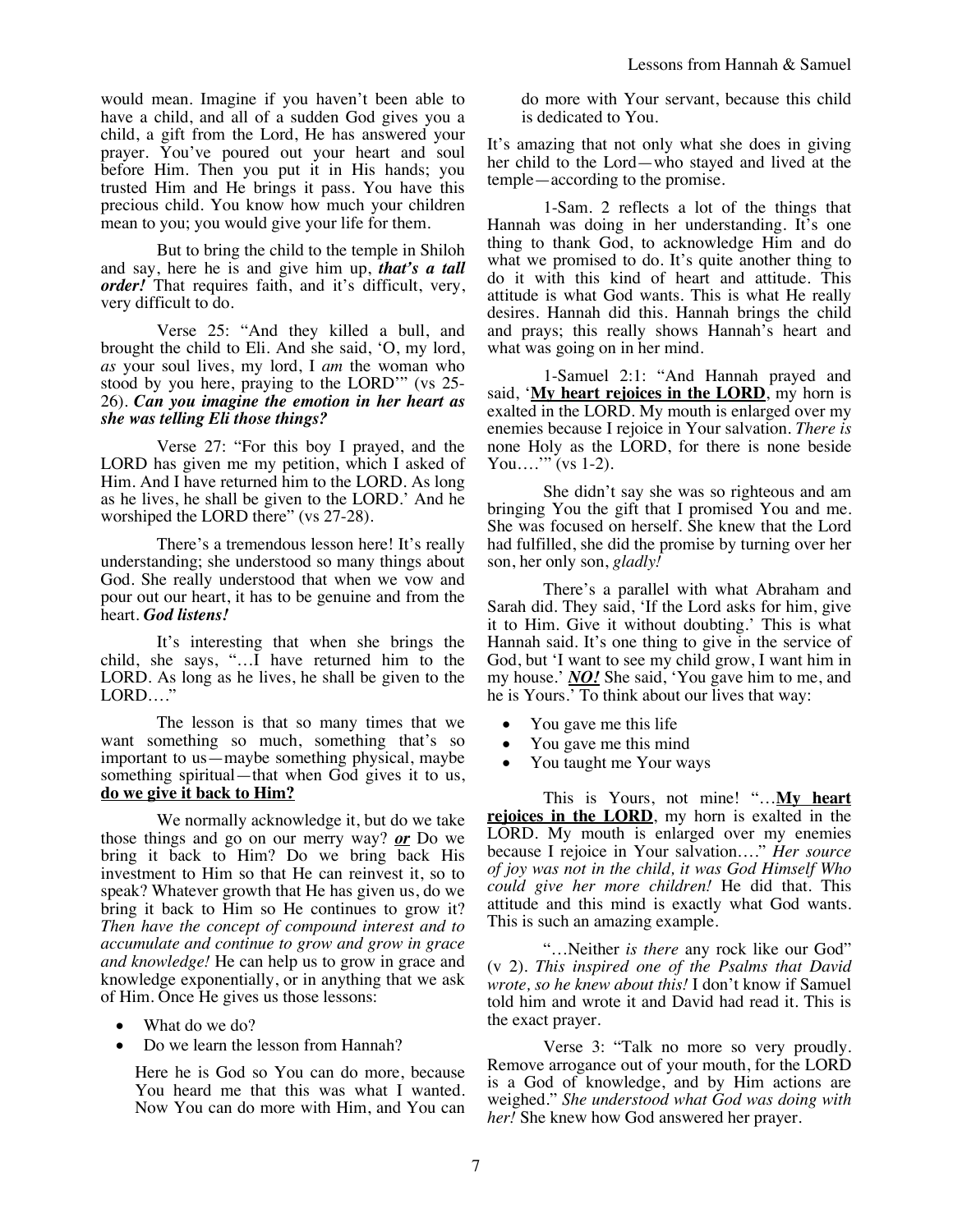Verse 4: "The bows of the mighty *are* broken, and they that stumbled are girded with strength." *It's interesting how she starts to understand and put things in perspective what God is showing her!*

I'm sure God inspired this prayer, to speak about what He is. But He gave it to Hannah because of what Hannah gave to Him. She gave her soul, her heart to the Lord. This is exactly what God is giving to her.

Verse 5: "*They that were* full have hired themselves out for bread, and they that were hungry have ceased *to hunger*; yea, while even the barren has borne seven, and she who had many sons has languished."

She knew and understood that God is above everybody! That anything that goes on, on the earth He can change in a minute. The strong can fail! All the purposes of our strength, our intelligence, our own things are nothing before God! She really understood what was going on, what it's really like to be close to God and really understand God and what He does.

Hannah was granted more children, but at this time they had not been born. But she understood the basic principle that God is above all.

- it doesn't matter if we're strong, *God can weaken us* it doesn't matter if we're weak, *God can strengthen us*
- it doesn't matter if we're barren, *God can give us children*
- it doesn't matter if you have many children, *they can come to nothing*

What matters is that we are with Him! That He is working His purpose in us.

Verse 6: "The LORD kills and makes alive…. [there is nothing that is hard for Him] …He brings down to the grave and brings up."

Hannah understood the power of God, and has seen the power of God and lived the power of God. She went through that pregnancy. I wonder if all of these thoughts were accumulating during that pregnancy. Maybe she was writing this prayer before, we don't know. But certainly she had been building up to this.

Verse 7: "The LORD takes away, and He gives riches; He brings low; yea, He lifts up high."

In the eyes of God it doesn't matter if we're rich or poor, what matters if we're *rich toward Him!* What matters is that if we have a heart *that loves him with all our heart, soul, mind and being!* That's what matters.

To God riches, poverty, healthy, sickness,

children, being barren—all of this stuff-is nothing but tools in His hands. It's the workmanship! It's the image of His Son, that's what really matters. She is acknowledging that the Lord can do anything His wants.

Verse 8: "He raises up the poor out of the dust; He lifts up the needy from the dunghill to set *them* among princes; yea, **He causes them to inherit a throne of honor,** for to the LORD *belong* the pillars of the earth; and He sets the habitable world upon them."

She understood what He does with the poor and how He has compassion on the needy. "…**He causes them to inherit a throne of honor**…"—*in the Kingdom of God!* He does it in our physical life, as well. Remember, He brought Joseph out from the prison to the throne. And David from the sheepfold to the very throne. God does those things physically, and He will do it spiritually. He can do whatever He wants with any of us at any time. But:

- Are we going to cooperate with Him?
- Are we going to pour out our heart before Him?
- Are we going to do this?

Verse 9: "He keeps the feet of His saints, and the wicked are silenced in darkness; for by strength shall no man prevail."

Let's not be arrogant if God has blessed us with children, with riches or with health—whatever. He can bring it down, but He will 'keep the feet of His saints,' because He loves us so much, and He knows this life is not worth that much, because everything is going to be wiped out, even heaven and earth. How much more anyone's life or things. Let's remember that when we are in our afflictions.

Verse 10: "The foes of the LORD shall be broken to pieces. He thunders in the heavens upon them. The LORD shall judge the ends of the earth…. [Hannah understood prophecy and what God was going to do] …And He shall give strength to His King [Christ], and exalts the horn of His anointed."

There is so much in this prayer; just to recap this whole story of Hannah:

- what was going on
- the challenges that she faced
- what she did with it
- how she came to the Lord and poured out her soul before Him
- trusted God in the end

Let's remember this prayer an what it means. For Hannah to come with that attitude of rejoicing and love, rejoicing in Him. She found something so